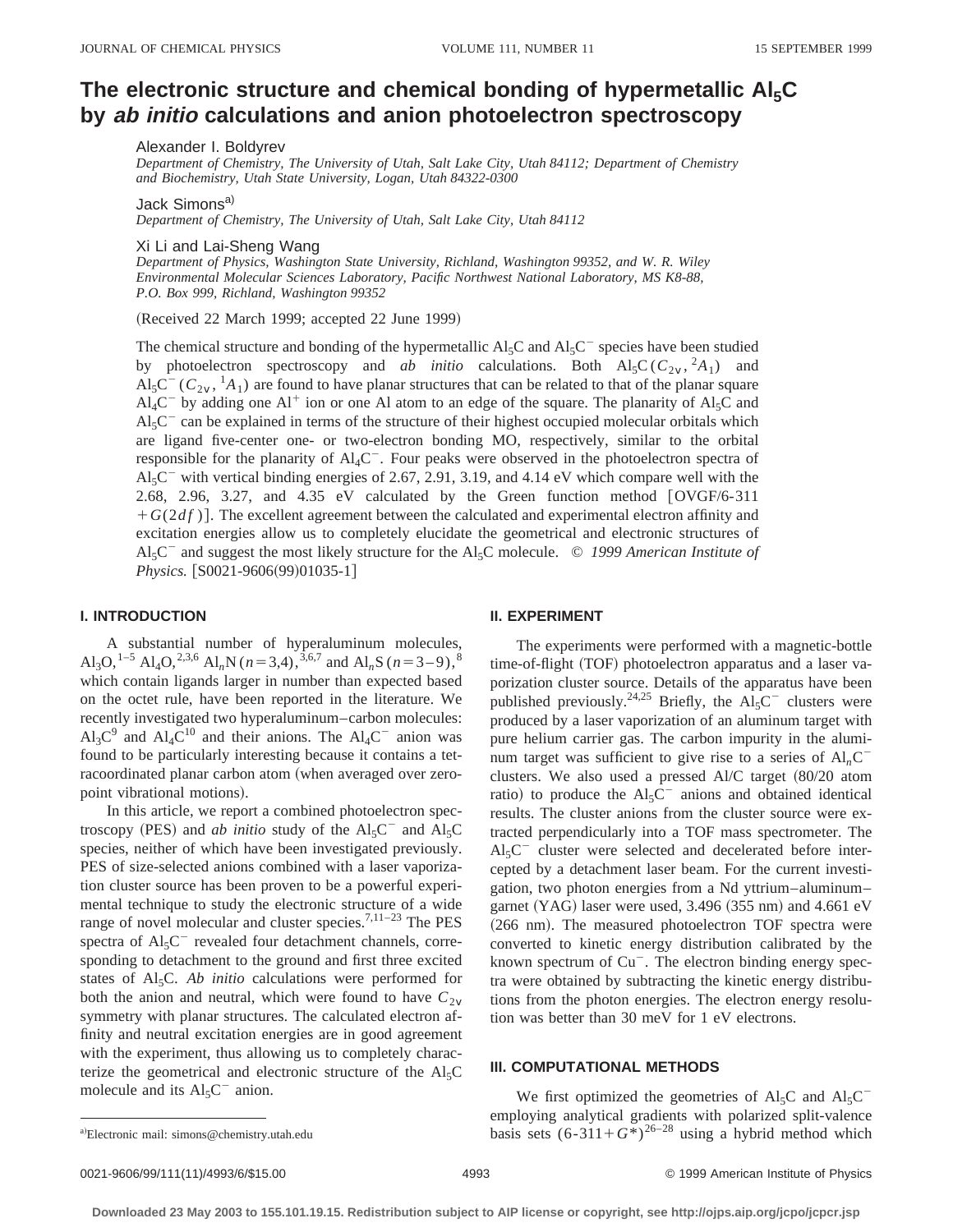

FIG. 1. Photoelectron spectra of  $Al_5C^-$  at 355 and 266 nm. The four observed detachment channels are labeled  $(X, A, B, \text{ and } C)$ . The vertical lines represent the calculated VDEs from the  $C_{2v}$  Al<sub>5</sub>C<sup>-</sup> (see Table I).

includes a mixture of Hartree–Fock exchange with density functional exchange-correlation  $(B3LYP).^{29-31}$  The energies of the lowest structures thereby identified were refined at the  $MP2$  level of theory.<sup>32</sup> Finally, the energies of the lowest structures were refined even further using the  $CCSD(T)$  level of theory<sup>33–35</sup> and 6-311+ $G(2df)$  basis sets. The core electrons were kept frozen in treating the electron correlation at the MP2 and  $CCSD(T)$  levels of theory.

Vertical electron detachment energies from the lowestenergy singlet structures of  $Al<sub>5</sub>C$ <sup>-</sup> were calculated using the outer valence Green function  $(OVGF)$  method<sup>36–40</sup> incorporated in Gaussian-94. The  $6-311+G(2df)$  basis sets were used in all OVGF calculations, and all calculations were performed using the Gaussian-94 program.<sup>41</sup>

# **IV. EXPERIMENTAL RESULTS**

Figure 1 shows the photoelectron spectra of  $Al_5C^{\dagger}$  at 355 and 266 nm. Three major features  $(X, A, B)$  were observed in the 355 nm spectrum. One additional feature  $(C)$  at higher binding energy was revealed in the 266 nm spectrum. The lower energy tails in both spectra were due to hot band transitions and were strongly dependent on source conditions. The band widths of the features in the 355 nm spectrum were similar to that in the 266 nm spectrum even though the instrumental resolution was higher at 355 nm than at 266 nm. The relative intensities of the features *A* and *B* were enhanced at 266 nm. No vibrational structures were resolved at the higher resolution at 355 nm. The band widths of the spectral features at 355 nm were broader than the instrumental resolution, suggesting that some low-frequency vibrations were excited upon photodetachment and that there was a slight geometry change between the ground state of the anion and the neutral states. The overall spectral features of the  $Al<sub>5</sub>C$ <sup>-</sup> PES spectra were relatively simple, possibly due to the fact that  $Al_5C^-$  may have a closed shell electron configuration. A closed shell anion usually gives rise to simpler PES spectra because removal of an electron from each occupied molecular orbital only yields a single spectral feature if there is no orbital degeneracy. As will be shown below from *ab initio* calculations, indeed  $AI<sub>5</sub>C<sup>-</sup>$  is a closed shell anion with a  $C_{2v}$  symmetry. The measured adiabatic (ADE) and vertical (VDE) binding energies of the four spectral features are summarized in Table I. The interpretation of each feature will be discussed based on the *ab initio* calculations, which yield detailed information about the structure and bonding of  $Al_5C^-$  and  $Al_5C$ .

### **V. THEORETICAL RESULTS**

# A. The structures of Al<sub>5</sub>C<sup>-</sup> and Al<sub>5</sub>C

In a recent article, we showed that  $\text{Al}_4\text{C}^-$  has an almost planar structure while neutral  $\text{Al}_{4}\text{C}$  has a tetrahedral structure. The planarization of the anion occurs due to the fourcenter-one-electron ligand-ligand bond formed by the  $1b<sub>2</sub>$ <sub>g</sub>-highest occupied molecular orbital (HOMO) in Al<sub>4</sub>C<sup>-</sup>. The adiabatic electron affinity for  $Al<sub>4</sub>C$  was found to be 1.93 eV. Based on this information, we speculate that the structures of Al<sub>5</sub>C and Al<sub>5</sub>C<sup>-</sup> can be related to that of Al<sub>4</sub>C<sup>-</sup>. Specifically, the high electron affinity of  $\text{Al}_4\text{C}$  and the low electronegativity of Al, suggest that the fifth Al atom can donate its valence electron to the  $1b_{2g}$ -MO in Al<sub>4</sub>C (Al<sub>4</sub>C<sup>-</sup>), producing the planar  $Al_4C^- (Al_4C^{2-})$ , with an Al<sup>+</sup> cation coordinated either to highly electronegative carbon atom above the plane of the  $\text{Al}_4\text{C}^-(\text{Al}_4\text{C}^{2-})$  to form a  $C_{4V}$  pyra-

TABLE I. Calculated and experimental electron detachment processes and binding energies of  $Al<sub>5</sub>C<sup>-</sup>$ .

|                   | Experiment<br>VDE(eV) | Experiment | Structure,<br>$C_{2v}$<br>Detachment | Theory,                    | Structure,<br>$C_s$ , II<br>Detachment | Theory,           | Structure,<br>$C_{4v}$<br>Detachment | Theory,           | Structure,<br>$C_s$ , I<br>Detachment | Theory,                    |
|-------------------|-----------------------|------------|--------------------------------------|----------------------------|----------------------------------------|-------------------|--------------------------------------|-------------------|---------------------------------------|----------------------------|
| <b>State</b>      |                       | ADE(eV)    | from MO                              | $VDEa$ (eV)                | from MO                                | $VDEa$ (eV)       | from MO                              | $VDEa$ (eV)       | from MO                               | $VDEa$ (eV)                |
| X                 | 2.67(3)               | 2.61(4)    | $6a_1$                               | 2.68 $(0.86)^{b}$          | 7a                                     | 2.69 $(0.86)^b$   | $1b_1$                               | $2.50(0.87)^{b}$  | 7a                                    | 2.68 $(0.87)^{b}$          |
| $\boldsymbol{A}$  | 2.91(3)               | 2.82(5)    | $5a_1$                               | $2.96(0.85)^{b}$           | 6a'                                    | 2.88 $(0.85)^{b}$ | 2e                                   | 3.28 $(0.85)^{b}$ | 6a'                                   | 3.23 $(0.85)^{b}$          |
| B                 | 3.19(3)               | 3.06(6)    | 3b <sub>2</sub>                      | 3.27 $(0.84)$ <sup>b</sup> | 3a''                                   | 3.25 $(0.85)^b$   | 1b <sub>2</sub>                      | 3.82 $(0.85)^b$   | 3a''                                  | 3.25 $(0.85)^{b}$          |
| $\mathcal{C}_{0}$ | 4.14(4)               | 4.04(7)    | 2b <sub>2</sub>                      | 4.35 $(0.82)^b$            | 2a''                                   | 4.30 $(0.83)^b$   | $4a_1$                               | 3.92 $(0.87)^b$   | 5a                                    | 3.51 $(0.84)^b$            |
|                   |                       |            | $1b_1$                               | 4.78 $(0.85)^b$            | 5a'                                    | 4.57 $(0.85)^b$   | $3a_1$                               | 5.74 $(0.79)^b$   | 2a''                                  | 4.03 $(0.84)$ <sup>b</sup> |
|                   |                       |            | $4a_1$                               | 4.79 $(0.80)^b$            | 4a                                     | 4.79 $(0.80)^b$   |                                      |                   | 4a'                                   | 5.73 $(0.76)^b$            |

<sup>a</sup>At the OVGF/6-311+ $G(2df)$  level of theory using MP2/6-311+ $G^*$  geometry (see Fig. 2 and Tables II–IV). <sup>b</sup>Pole strength is given in parentheses.

**Downloaded 23 May 2003 to 155.101.19.15. Redistribution subject to AIP license or copyright, see http://ojps.aip.org/jcpo/jcpcr.jsp**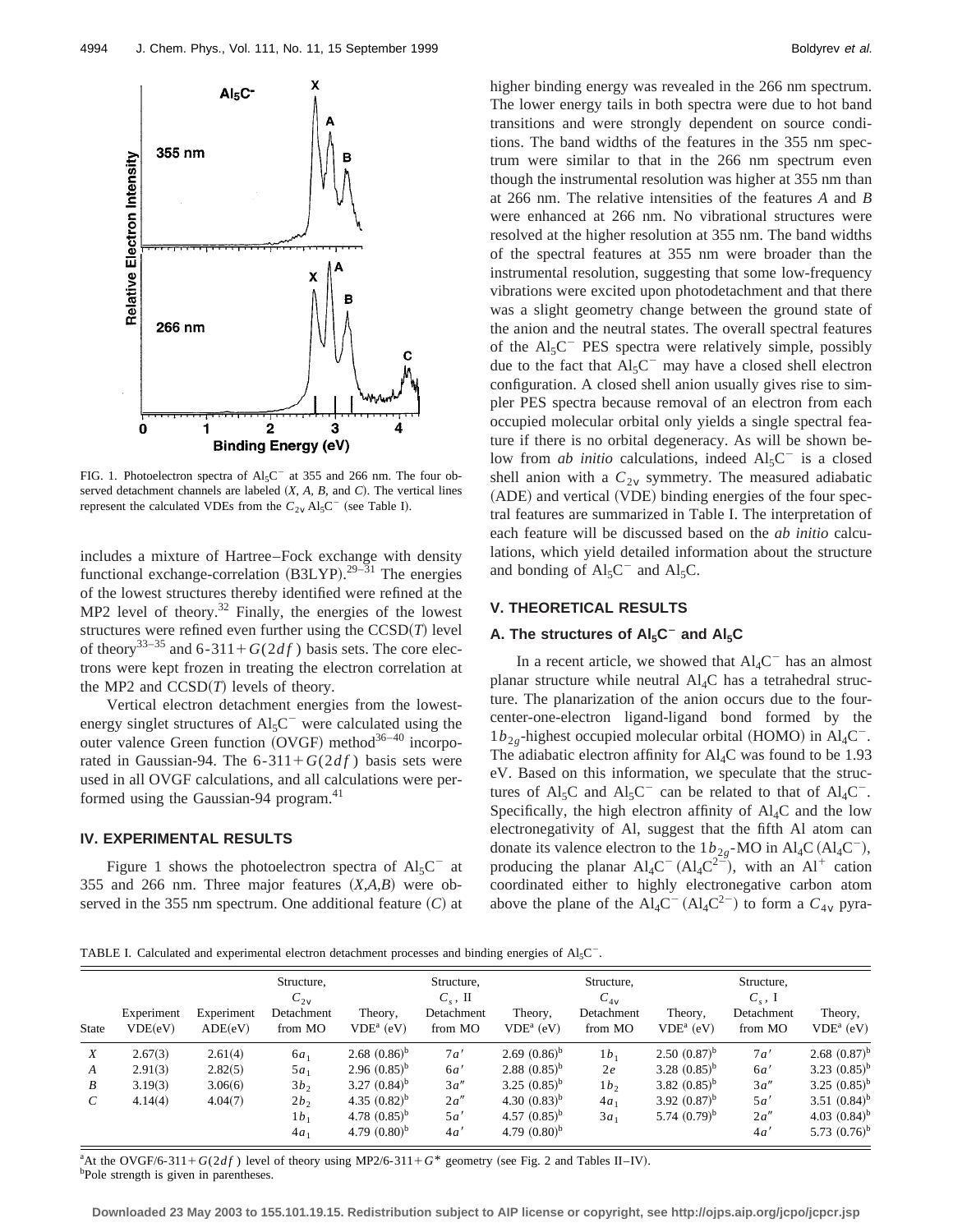

FIG. 2. (a) Optimized  $Al_5C^{\dagger}$  and  $Al_5C$  structures at the B3LYP/6-311+ $G^*$ or the MP2/6-311+ $G^*$  level of theory (see Tables II–IV for parameters).

midal structure for both  $\text{Al}_5\text{C}$  and  $\text{Al}_5\text{C}^-$  (the latter having the  $1b_{2g}$ -HOMO of Al<sub>4</sub>C<sup>2-</sup> doubly occupied) or to an edge of the planar square of the  $Al_4C^- (Al_4C^2^-)$  to form a planar  $C_{2v}$  structure (see Fig. 2).

To test this hypothesis, we first performed geometry optimization for  $C_{4v}$  symmetry structures of Al<sub>5</sub>C and Al<sub>5</sub>C<sup>-</sup>. Both the anion and neutral species should have a  $b_1$ -HOMO with Al<sub>5</sub>C being a doublet radical and  $AI<sub>5</sub>C<sup>-</sup>$  being a closedshell species. At the B3LYP/6-311+ $G^*$  level of theory, the  $C_{4v}$  symmetry structure of Al<sub>5</sub>C<sup>-</sup> was indeed found to be a minimum with a closed-shell  $1a_1^21e^42a_1^23a_1^24a_1^21b_2^22e^41b_1^2$ valence electron configuration (Fig. 2 and Table II). However, at the MP2/6-311+ $G^*$  level of theory, this  $C_{4V}({}^1A_1)$ structure was found to be a second order saddle point. Following its (degenerate) imaginary-frequency distortion, geometry optimization led to a closed-shell  $C_s$ , I (<sup>1</sup>*A'*,  $1a^{2}2a^{2}1a^{2}3a^{2}4a^{2}2a^{2}5a^{2}3a^{2}6a^{2}7a^{2}$  structure  $(Fig. 2$  and Table III), which is the global minimum at the  $MP2/6-311+G^*$  level of theory.

The  $C_{4v}$  symmetry structure of Al<sub>5</sub>C was found to be a second order saddle point at the B3LYP/6-311+ $G^*$  level of theory with a  $1a_1^2 1e^4 2a_1^2 3a_1^2 4a_1^2 1b_2^2 2e^4 1b_1^1$  valence electron configuration (Fig. 2 and Table II). Following its  $(de$ generate) imaginary-frequency distortion, geometry optimization led to a closed-shell  $C_s$ , I  $(^2A)$ ,  $1a^{2}2a^{2}1a^{2}3a^{2}4a^{2}2a^{2}5a^{2}3a^{2}6a^{2}7a^{1}$  structure (Fig. 2 and Table III), which is a local minimum. Unfortunately, at the MP2/6-311+ $G^*$  level this  $C_s$ , I( $^2A'$ ) structure has a very high spin contamination as a result of which we were not able to complete geometry optimization and frequency calculations at this level of theory.

Next, we performed geometry optimization for  $C_{2v}$ symmetry planar structures of Al<sub>5</sub>C and Al<sub>5</sub>C<sup>-</sup> (Fig. 2 and Table IV). At the B3LYP/6-311+ $G^*$  level of theory, the  $C_{2v}$  symmetry structures of  $\text{Al}_5\text{C}^{-1}(\text{A}_1)$  and  $\text{Al}_5\text{C}(\text{A}_1)$ were indeed found to be global minima with a closed- shell  $1a_1^2 2a_1^2 1b_2^2 3a_1^2 4a_1^2 1b_1^2 2b_2^2 3b_2^2 5a_1^2 6a_1^2$ valence electron configuration for the anion and an open shell  $1a_1^2 2a_1^2 1b_2^2 3a_1^2 4a_1^2 1b_1^2 2b_2^2 3b_2^2 5a_1^2 6a_1^1$  valence electron configuration for the neutral molecule. However, at the MP2/6-311+ $G^*$  level of theory, this  $C_{2v}({}^1A_1)$  structure of the anion was found to be a second order saddle point. Geometry optimization within  $C_s$  symmetry led to a closed-shell  $C_s$ , II  $({}^1A', 1a' {}^22a' {}^21a'' {}^23a' {}^24a' {}^22a'' {}^25a' {}^2$  $3a''^2 6a'^2 7a'^2$ ) structure (Fig. 2 and Table III), which is a local minimum at this level of theory. One can see that the two  $C_s$  symmetry structures  $C_s$ , I and  $C_s$ , II are quite different even though their energies are very close. Their main difference is in the  $C-Al_2$  distance, which is short in the  $C_s$ , I structure (i.e., the carbon is pentacoordinated) and is quite long in the  $C_s$ , II structure (where carbon is tetracoordinated). Unfortunately, at the MP2/6-311+ $G^*$  level the  $C_s$ , II  $(^{2}A')$  structure of the neutral species has a very high spin contamination and therefore we were not able to complete geometry optimization and frequency calculations at this level of theory. However, at the B3LYP/6-311+ $G^*$  and  $MP2/6-311+G^*$  levels of theory all four structures were found to be very close in energy  $(Tables II–IV)$ .

To make a more definite conclusion about the global

TABLE II. Calculated molecular properties of the  $C_{4V}$  Al<sub>5</sub>C<sup>-</sup> and Al<sub>5</sub>C structures.

| $\text{Al}_5\text{C}^-(C_{4v}, \,^1A_1)$                          | $\text{Al}_5\text{C}^-(C_{4v}, \,{}^1\!A_1)$                      | Al <sub>5</sub> C ( $C_{4v}$ , ${}^{2}B_{1}$ )                    | Al <sub>5</sub> C ( $C_{4v}$ , ${}^{2}B_{1}$ )                    |
|-------------------------------------------------------------------|-------------------------------------------------------------------|-------------------------------------------------------------------|-------------------------------------------------------------------|
| B3LYP/6-311+ $G^*$                                                | $MP2/6 - 311 + G*$                                                | B3LYP6-311+ $G^*$                                                 | $MP2/6-311+G*^a$                                                  |
| $E_{\text{tot}}$ = -1250.387 72 a.u.                              | $E_{\text{tot}}$ = -1247.894 22 a.u.                              | $E_{\text{tot}}$ = -1250.303 26 a.u.                              | $E_{\text{tot}}$ = -1247.799 200 a.u.                             |
| $R(C_1 - Al_2) = 1.950$ Å                                         | $R(C_1 - Al_2) = 1.956$ Å                                         | $R(C_1 - Al_2) = 2.010$ Å                                         | $R(C_1 - Al_2) = 2.008$ Å                                         |
| $R(C_1 - Al_{3,4,5,6}) = 2.098$ Å                                 | $R(C_1 - Al_{3,4,5,6}) = 2.087$ Å                                 | $R(C_1 - Al_{3,4,5,6}) = 2.121 \text{ Å}$                         | $R(C_1 - Al_{3,4,5,6}) = 2.124 \text{ Å}$                         |
| $<$ Al <sub>2</sub> C <sub>1</sub> Al <sub>3,4,5,6</sub> = 110.9° | $<$ Al <sub>2</sub> C <sub>1</sub> Al <sub>3,4,5,6</sub> = 110.2° | $<$ Al <sub>2</sub> C <sub>1</sub> Al <sub>3,4,5,6</sub> = 110.6° | $<$ Al <sub>2</sub> C <sub>1</sub> Al <sub>3,4,5,6</sub> = 110.6° |
| $v_1(a_1)$ = 680 cm <sup>-1</sup>                                 | $v_1(a_1)$ = 684 cm <sup>-1</sup>                                 | $v_1(a_1)$ = 604 cm <sup>-1</sup>                                 |                                                                   |
| $v_2(a_1) = 341$ cm <sup>-1</sup>                                 | $v_2(a_1)$ = 353 cm <sup>-1</sup>                                 | $v_2(a_1)$ = 323 cm <sup>-1</sup>                                 |                                                                   |
| $v_3(a_1) = 182$ cm <sup>-1</sup>                                 | $v_3(a_1) = 181$ cm <sup>-1</sup>                                 | $v_3(a_1)$ = 179 cm <sup>-1</sup>                                 |                                                                   |
| $v_4(b_1) = 242$ cm <sup>-1</sup>                                 | $v_4(b_1) = 236$ cm <sup>-1</sup>                                 | $v_4(b_1) = 193$ cm <sup>-1</sup>                                 |                                                                   |
| $v_5(b_2) = 209$ cm <sup>-1</sup>                                 | $v_5(b_2) = 233$ cm <sup>-1</sup>                                 | $v_5(b_2) = 165$ cm <sup>-1</sup>                                 |                                                                   |
| $v_6(b_2) = 116$ cm <sup>-1</sup>                                 | $v_6(b_2)$ = 117 cm <sup>-1</sup>                                 | $v_6(b_2) = 87$ cm <sup>-1</sup>                                  |                                                                   |
| $v_7(e) = 494$ cm <sup>-1</sup>                                   | $v_7(e) = 552$ cm <sup>-1</sup>                                   | $v_7(e) = 377$ cm <sup>-1</sup>                                   |                                                                   |
| $v_8(e) = 203$ cm <sup>-1</sup>                                   | $v_8(e) = 226$ cm <sup>-1</sup>                                   | $v_8(e) = 141$ cm <sup>-1</sup>                                   |                                                                   |
| $v_9(e) = 34$ cm <sup>-1</sup>                                    | $v_9(e) = 88i$ cm <sup>-1</sup>                                   | $v_9(e) = 106i$ cm <sup>-1</sup>                                  |                                                                   |

<sup>a</sup>Frequencies were not calculated at this level of theory because of large spin contamination.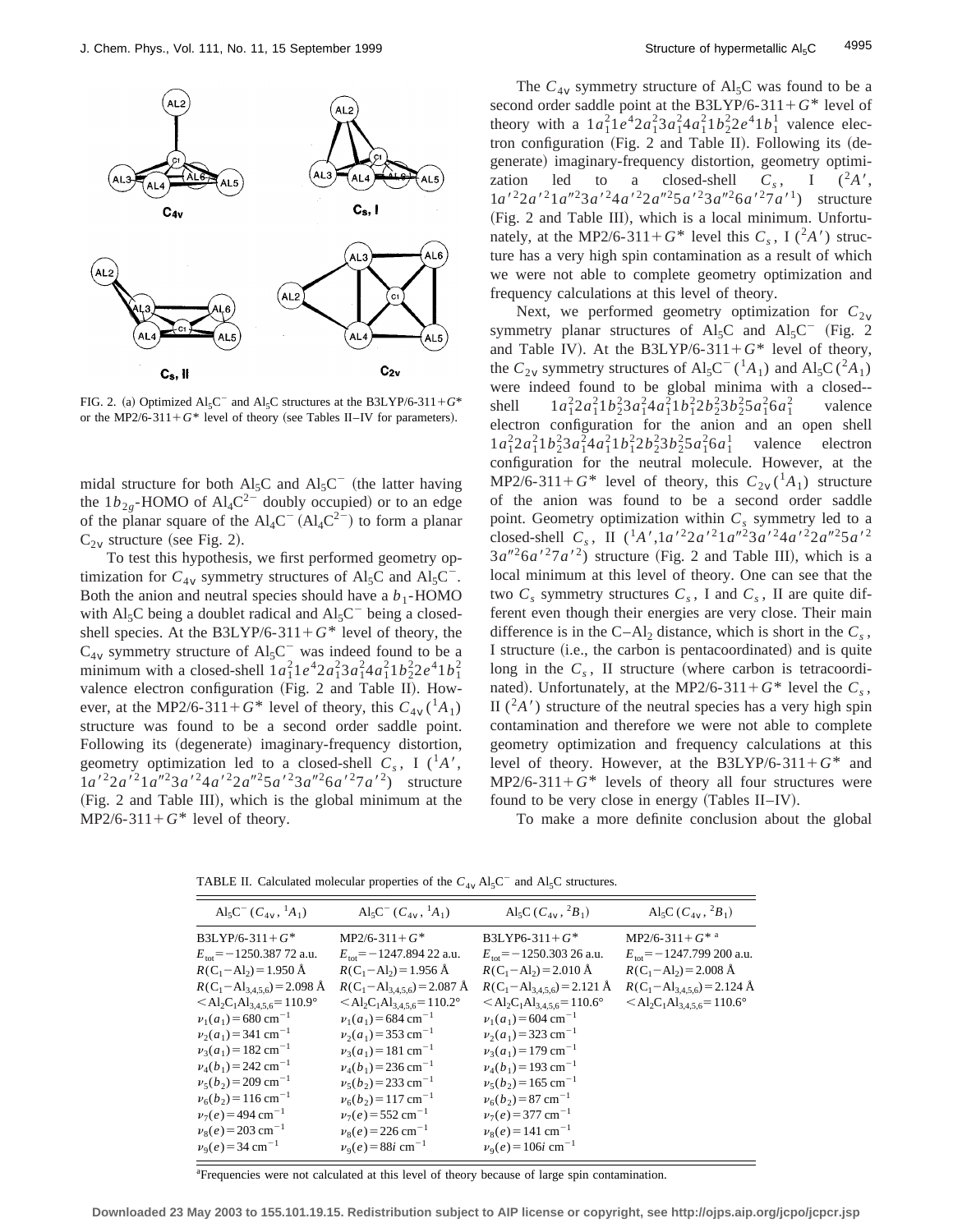TABLE III. Calculated molecular properties of the  $C_s$ , I Al<sub>5</sub>C<sup>-</sup>,  $C_s$ , I Al<sub>5</sub>C, and  $C_s$ , II Al<sub>5</sub>C<sup>-</sup> structures.

| $Al_5C^ (C_s, I^1A')$                                      | Al <sub>5</sub> C ( $C_s$ , $I^2A'$ )                      | $\text{Al}_5\text{C}^-(C_s, \text{II}^1\text{A}')$      |
|------------------------------------------------------------|------------------------------------------------------------|---------------------------------------------------------|
| $MP2/6-311+G^*$                                            | $B3LYP/6-311+G^*$                                          | $MP2/6-311+G*$                                          |
| $E_{\text{tot}}$ = -1247.901 675 a.u.                      | $E_{\text{tot}}$ = -1250.306 353 a.u.                      | $E_{\text{tot}}$ = -1247.901 35 a.u.                    |
| $R(C_1 - Al_2) = 2.099 \text{ Å}$                          | $R(C_1 - Al_2) = 2.064$ Å                                  | $R(C_1 - Al_2) = 3.448$ Å                               |
| $R(C_1 - Al_{3,4}) = 2.122 \text{ Å}$                      | $R(C_1 - Al_{3,4}) = 2.077$ Å                              | $R(C_1 - Al_{3,4}) = 1.944 \text{ Å}$                   |
| $R(C_1 - Al_{5,6}) = 2.006$ Å                              | $R(C_1 - Al_{5,6}) = 2.123$ Å                              | $R(C_1 - Al_{5,6}) = 2.016$ Å                           |
| $<$ Al <sub>2</sub> C <sub>1</sub> Al <sub>34</sub> =79.7° | $<\text{Al}_2\text{C}_1\text{Al}_{3,4} = 78.5^\circ$       | $\langle C_1 A l_3 A l_2 = 94.7^\circ$                  |
| $<\text{Al}_2\text{C}_1\text{Al}_{5,6} = 133.7^\circ$      | $<\text{Al}_2\text{C}_1\text{Al}_{5,6} = 137.2^{\circ}$    | $\langle \text{Al}_3\text{C}_1\text{Al}_5 = 88.9^\circ$ |
| $\langle \text{Al}_3\text{C}_1\text{Al}_4 = 88.5^\circ$    | $<$ Al <sub>3</sub> C <sub>1</sub> Al <sub>4</sub> =122.2° | $\langle \text{Al}_3\text{C}_1\text{Al}_4 = 91.1^\circ$ |
| $<$ Al <sub>5</sub> C <sub>1</sub> Al <sub>6</sub> =82.4°  | $<\text{Al}_5\text{C}_1\text{Al}_6 = 74.5^\circ$           | $<\text{Al}_5\text{C}_1\text{Al}_6 = 87.6^\circ$        |
| $<\text{Al}_3\text{C}_1\text{Al}_6 = 82.5^\circ$           | $<\text{Al}_3\text{C}_1\text{Al}_6 = 75.7^\circ$           | $<\text{Al}_3\text{C}_1\text{Al}_6 = 88.9^\circ$        |
| $v_1(a') = 723$ cm <sup>-1</sup>                           | $v_1(a') = 609$ cm <sup>-1</sup>                           | $v_1(a') = 817$ cm <sup>-1</sup>                        |
| $v_2(a') = 399$ cm <sup>-1</sup>                           | $v_2(a') = 363$ cm <sup>-1</sup>                           | $v_2(a') = 399$ cm <sup>-1</sup>                        |
| $v_3(a') = 324$ cm <sup>-1</sup>                           | $v_3(a') = 345$ cm <sup>-1</sup>                           | $v_3(a') = 310 \text{ cm}^{-1}$                         |
| $v_4(a') = 285$ cm <sup>-1</sup>                           | $v_4(a') = 255$ cm <sup>-1</sup>                           | $v_4(a') = 242$ cm <sup>-1</sup>                        |
| $v_5(a') = 244$ cm <sup>-1</sup>                           | $v_5(a') = 227$ cm <sup>-1</sup>                           | $v_5(a') = 212 \text{ cm}^{-1}$                         |
| $v_6(a') = 184$ cm <sup>-1</sup>                           | $v_6(a') = 149$ cm <sup>-1</sup>                           | $v_6(a') = 158$ cm <sup>-1</sup>                        |
| $\nu_7(a') = 91$ cm <sup>-1</sup>                          | $\nu_7(a') = 61$ cm <sup>-1</sup>                          | $v_7(a') = 38$ cm <sup>-1</sup>                         |
| $v_8(a'') = 636$ cm <sup>-1</sup>                          | $v_8(a'') = 558$ cm <sup>-1</sup>                          | $v_8(a'') = 794$ cm <sup>-1</sup>                       |
| $v_9(a'') = 258$ cm <sup>-1</sup>                          | $v_9(a'') = 281$ cm <sup>-1</sup>                          | $v9(a'') = 314$ cm <sup>-1</sup>                        |
| $v_{10}(a'') = 245$ cm <sup>-1</sup>                       | $v_{10}(a'') = 224$ cm <sup>-1</sup>                       | $v_{10}(a'') = 242$ cm <sup>-1</sup>                    |
| $v_{11}(a'') = 157$ cm <sup>-1</sup>                       | $v_{11}(a'') = 152$ cm <sup>-1</sup>                       | $v_{11}(a'') = 186$ cm <sup>-1</sup>                    |
| $v_{12}(a'') = 96$ cm <sup>-1</sup>                        | $v_{12}(a'') = 58$ cm <sup>-1</sup>                        | $v_{12}(a'') = 75$ cm <sup>-1</sup>                     |
|                                                            |                                                            |                                                         |

minimum configuration of  $Al_5C^-$ , we performed single point energy calculations of every optimized structure at the  $CCSD(T)/6-311+G(2df)$  level of theory using the  $MP2/6-311+G^*$  optimal geometries. Our results at this level of theory are presented in Table V. The  $C_{2v}$  planar structure of  $Al_5C^-$  was found to be the global minimum, as was determined at the B3LYP/6-311+ $G^*$  level of theory.

The coordination of the additional Al atom to the edge of  $\text{Al}_4\text{C}^-$  in the  $\text{C}_{2v}$  structure is favored over the coordination to the central carbon atom in the  $C_{4v}$  structure by 3.5 kcal/ mol  $[CCSD(T)/6-311+G(2df)]$ , but essentially all four structures are very close in energy.

#### **B. The low-energy electron detachments**

In Table I, we also present results of our OVGF/6-311  $+G(2df)$  calculations of six low lying vertical one-electron detachment processes from the four structures of the  $Al<sub>5</sub>C$ anion. We stress that OVGF results are free from spin contamination and symmetry breaking. One can see that the planar  $C_{2v}$  structure has the best agreement with experiment and confirms our assignment of this structure to the global minimum of  $Al_5C^-$ . The low-symmetry structure  $C_s$ , II also has a good agreement with experiment. We believe that the additional aluminum atom  $(Al<sub>2</sub>)$  coordinated outside of the

TABLE IV. Calculated molecular properties of the  $C_{2v}$  Al<sub>5</sub>C<sup>-</sup> and Al<sub>5</sub>C structures.

| $\text{Al}_5\text{C}^-(C_{2v}, \,{}^1\!A_1)$                 | $\text{Al}_5\text{C}^-(C_{2v}, \,{}^1\!A_1)$                  | Al <sub>5</sub> C ( $C_{2v}$ , $^2A_1$ )                     | Al <sub>5</sub> C ( $C_{2v}$ , ${}^{2}A_{1}$ )               |
|--------------------------------------------------------------|---------------------------------------------------------------|--------------------------------------------------------------|--------------------------------------------------------------|
| $B3LYP/6-311+G*$                                             | $MP2/6 - 311 + G*$                                            | $B3LYP/6-311+G*$                                             | $MP2/6 - 311 + G^{*a}$                                       |
| $E_{\text{tot}}$ = -1250.397 414 a.u.                        | $E_{\text{tot}}$ = -1247.899 770 a.u.                         | $E_{\text{tot}}$ = -1250.308 653 a.u.                        | $E_{\text{tot}}$ = -1247.795 113 a.u.                        |
| $R(C_1 - Al_2) = 3.868$ Å                                    | $R(C_1 - Al_2) = 3.829 \text{ Å}$                             | $R(C_1 - Al_2) = 4.091 \text{ Å}$                            | $R(C_1 - Al_2) = 4.089 \text{ Å}$                            |
| $R(C_1 - Al_{3,4}) = 1.939 \text{ Å}$                        | $R(C_1 - Al_{3,4}) = 1.930 \text{ Å}$                         | $R(C_1 - Al_{3,4}) = 1.985$ Å                                | $R(C_1 - Al_{3,4}) = 1.973 \text{ Å}$                        |
| $R(C_1 - Al_{5,6}) = 2.003$ Å                                | $R(C_1 - Al_{5,6}) = 2.006$ Å                                 | $R(C_1 - Al_{5,6}) = 1.986$ Å                                | $R(C_1 - Al_{5,6}) = 2.000 \text{ Å}$                        |
| $<\text{Al}_2\text{C}_1\text{Al}_{3,4} = 44.6^\circ$         | $<\text{Al}_2\text{C}_1\text{Al}_{3,4} = 44.9^\circ$          | $<\text{Al}_2\text{C}_1\text{Al}_{3,4} = 41.6^\circ$         | $<\text{Al}_2\text{C}_1\text{Al}_{3,4} = 41.5^\circ$         |
| $<$ Al <sub>2</sub> C <sub>1</sub> Al <sub>5,6</sub> =135.0° | $<$ Al <sub>2</sub> C <sub>1</sub> Al <sub>5,6</sub> = 135.2° | $<$ Al <sub>2</sub> C <sub>1</sub> Al <sub>5,6</sub> =128.6° | $<$ Al <sub>2</sub> C <sub>1</sub> Al <sub>5,6</sub> =130.0° |
| $v_1(a_1) = 801$ cm <sup>-1</sup>                            | $v_1(a_1) = 847$ cm <sup>-1</sup>                             | $v_1(a_1) = 751$ cm <sup>-1</sup>                            |                                                              |
| $v_2(a_1) = 390 \text{ cm}^{-1}$                             | $v_2(a_1) = 400$ cm <sup>-1</sup>                             | $v_2(a_1) = 382$ cm <sup>-1</sup>                            |                                                              |
| $v_3(a_1) = 289$ cm <sup>-1</sup>                            | $v_3(a_1) = 302$ cm <sup>-1</sup>                             | $v_3(a_1) = 283$ cm <sup>-1</sup>                            |                                                              |
| $v_4(a_1) = 224$ cm <sup>-1</sup>                            | $v_4(a_1) = 228$ cm <sup>-1</sup>                             | $v_4(a_1) = 211$ cm <sup>-1</sup>                            |                                                              |
| $v_5(a_1) = 195$ cm <sup>-1</sup>                            | $v_5(a_1) = 205$ cm <sup>-1</sup>                             | $v_5(a_1) = 161$ cm <sup>-1</sup>                            |                                                              |
| $v_6(a_2) = 74$ cm <sup>-1</sup>                             | $v_6(a_2)$ = 52 cm <sup>-1</sup>                              | $v_6(a_2)$ = 54 cm <sup>-1</sup>                             |                                                              |
| $v_7(b_1) = 180$ cm <sup>-1</sup>                            | $\nu_7(b_1) = 40i \text{ cm}^{-1}$                            | $v_7(b_1) = 211$ cm <sup>-1</sup>                            |                                                              |
| $v_8(b_1) = 34$ cm <sup>-1</sup>                             | $v_8(b_1) = 169i$ cm <sup>-1</sup>                            | $v_8(b_1) = 32$ cm <sup>-1</sup>                             |                                                              |
| $v_9(b_2) = 736$ cm <sup>-1</sup>                            | $v_9(b_2) = 818$ cm <sup>-1</sup>                             | $v_9(b_2)$ = 693 cm <sup>-1</sup>                            |                                                              |
| $v_{10}(b_2) = 310 \text{ cm}^{-1}$                          | $v_{10}(b_2) = 330$ cm <sup>-1</sup>                          | $v_{10}(b_2) = 293$ cm <sup>-1</sup>                         |                                                              |
| $v_{11}(b_2) = 200 \text{ cm}^{-1}$                          | $v_{11}(b_2) = 234$ cm <sup>-1</sup>                          | $v_{11}(b_2) = 148$ cm <sup>-1</sup>                         |                                                              |
| $v_{12}(b_2) = 109$ cm <sup>-1</sup>                         | $v_{12}(b_2) = 124$ cm <sup>-1</sup>                          | $v_{12}(b_2) = 73$ cm <sup>-1</sup>                          |                                                              |
|                                                              |                                                               |                                                              |                                                              |

<sup>a</sup>Frequencies were calculated at this level of theory because of large spin contamination.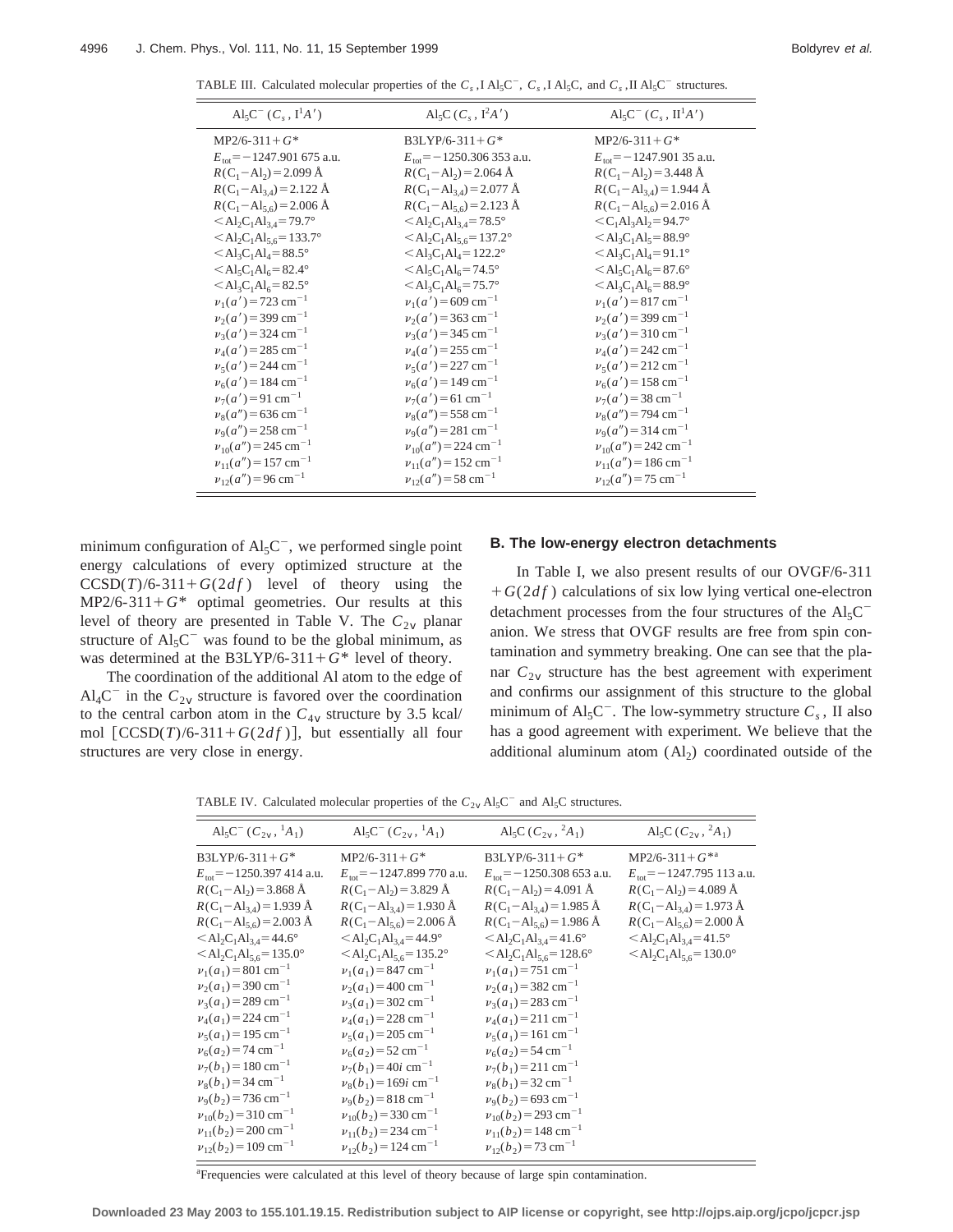TABLE V. Calculated relative energies of the  $Al<sub>5</sub>C<sup>-</sup>$  structures.

| $\text{Al}_5\text{C}^-(C_s, \text{I}^1\text{A}')$  | $E_{\text{tot}}$ , a.u. | $CCSD(T)/6-311+G(2df)$ $CCSD(T)/6-311+G(2df)$<br>$\Delta E_{\text{tot}}$ , kcal/mol |
|----------------------------------------------------|-------------------------|-------------------------------------------------------------------------------------|
| $\text{Al}_5\text{C}^-(C_2^{\,1}_\nu A_1)$         | $-1248.049967$          | 0.00                                                                                |
| $\text{Al}_5\text{C}^-(C_s, \text{II}^1\text{A}')$ | $-1248.047568$          | 1.51                                                                                |
| $\text{Al}_5\text{C}^-(C, \, \text{I}^1\text{A}')$ | $-1248.046076$          | 2.44                                                                                |
| $\text{Al}_5\text{C}^-(C_{4v}^{\ \ 1}A_1)$         | $-1248.044476$          | 3.45                                                                                |

CAl4 planar fragment can undergo large amplitude out-ofplane motion relative to its position in the planar structure, but that motion does not affect the PES spectra.

The lowest vertical detachment energy (VDE) at this level of theory  $(2.68 \text{ eV})$  corresponds to removal of an electron from the  $6a_1$ -HOMO. The second VDE  $(2.96 \text{ eV})$  corresponds to electron detachment from the  $5a_1$ -MO, the third  $(3.27 \text{ eV})$  to electron detachment from the  $3b_2$ -MO, the fourth  $(4.35 \text{ eV})$  to electron detachment from the  $2b<sub>2</sub>$ -MO, and the fifth  $(4.78 \text{ eV})$  to electron detachment from the  $1b_1$ -MO. In all cases, the pole strengths are larger than 0.8; therefore the OVGF method is expected to be valid and all these electron detachments can be considered as primarily one-electron processes. The quantitative picture of the vertical electron detachment energies is in excellent agreement with the peaks in the experimentally observed spectra as illustrated in Fig. 1.

# **VI. INTERPRETATION OF THE PES SPECTRA**

### **A. Peak X**

Removal of an electron from the  $6a_1$ -HOMO<br>Al<sub>5</sub>C<sup>-</sup> leads to the  $C_2$ <sup>2</sup>A<sub>1</sub> of  $AI_5C^-\qquad$  leads to the  $C_{2v}$  <sup>2</sup>*A*<sub>1</sub>  $(1a_1^2 2a_1^2 1b_2^2 3a_1^2 4a_1^2 1b_1^2 2b_2^2 3b_2^2 5a_1^2 6a_1^1)$  ground state of  $Al<sub>5</sub>C$  which, as we calculated, is not very different in geometry from the ground state of  $\text{Al}_5\text{C}^-$ . Therefore, we expect a relatively sharp peak for the X  $(Al_5C^-)\rightarrow X (Al_5C)$  transition, which is indeed what is found in the PES spectra of  $Al_5C^-$  (peak X in Fig. 1). The calculated vertical (2.68 eV, Table I) electron detachment energy is in excellent agreement with the corresponding experimental peak 2.67  $\pm 0.03$  eV. The 6*a*<sub>1</sub>-HOMO (Fig. 3) of Al<sub>5</sub>C<sup>-</sup> is a pure ligand-ligand bonding MO similar to the  $1b_{2g}$ -HOMO in the  $Al_4C^-$  anion (see Ref. 10). Coordination of an additional aluminum atom to the four-center-two-electron bond does not destroy the character of this orbital but makes a perturbation resulting in shifting electron density toward the additional aluminum atom. The alternations of the sign of the wave function in the HOMO are, however, preserved.

### **B. Peak A**

The second peak *A* occurs near 2.91 eV, which is in excellent agreement with the vertical detachment energy 2.96 eV from the  $5a_1$ -MO of Al<sub>5</sub>C<sup>-</sup> at the OVGF/6-311  $+G(2df)$  level of theory, resulting in a  $C_{2v}^2 A_1$  $(1a_1^2 2a_1^2 1b_2^2 3a_1^2 4a_1^2 1b_1^2 2b_2^2 3b_2^2 5a_1^1 6a_1^2)$  state of Al<sub>5</sub>C. The 5*a*1-MO is primarily a nonbonding lone pair MO composed of the hybrid 3*s*,3*p*-AO of the additional aluminum atom



FIG. 3. (a) Molecular orbital pictures (Ref. 42) showing the HOMO ( $6a_1$ ), HOMO-1 (5*a*<sub>1</sub>), HOMO-2 (3*b*<sub>2</sub>), HOMO-3 (2*b*<sub>2</sub>), and HOMO-4 (1*b*<sub>1</sub>) of the  $C_{2\nu}$  Al<sub>5</sub>C<sup>-</sup> structure.

with some antibonding central atom–ligand contributions (Fig. 3). The nonbonding nature of the  $5a_1$ -MO is consistent with the sharp PES feature.

### **C. Peak B**

The next vertical electron detachment energy (peak  $B$ ) was found at  $3.19 \pm 0.03$  eV (Table I), which is in excellent agreement with the vertical detachment energy 3.27 eV from the  $3b_2$ -MO of Al<sub>5</sub>C<sup>-</sup> at the OVGF/6-311+G(2*df*) level of theory, resulting in a  $C_{2v}$  <sup>2</sup> $B_2$  (1*a*<sup>2</sup><sub>1</sub>2*a*<sup>2</sup><sub>1</sub>1*b*<sup>2</sup><sub>2</sub>3*a*<sup>2</sup><sub>1</sub>  $4a_1^21b_1^22b_2^23b_2^15a_1^26a_1^2$  state of Al<sub>5</sub>C. This MO (Fig. 3) is also a nonbonding lone pair orbital composed primarily of hybrid 3*s*,3*p*-AOs of the terminal aluminum atoms with some antibonding central atom–ligand interactions.

### **D. Peak C**

The peak C at  $4.14 \pm 0.04$  eV can be assigned to detachment of an electron from the  $2b_2$ -MO (4.35 eV) of Al<sub>5</sub>C<sup>-</sup> at the OVGF/6-311+ $G(2df)$  level of theory, resulting in a  $C_{2v}$ <sup>2</sup> $B_2$  (1*a*<sup>2</sup><sub>1</sub>2*a*<sup>2</sup><sub>1</sub>1*b*<sup>2</sup><sub>2</sub>3*a*<sup>2</sup><sub>1</sub>4*a*<sup>2</sup><sub>1</sub>1*b*<sup>2</sup><sub>1</sub>2*b*<sup>1</sup><sub>2</sub>3*b*<sup>2</sup><sub>2</sub>5*a*<sup>2</sup><sub>1</sub>6*a*<sup>2</sup><sub>1</sub>) state of Al<sub>5</sub>C. The  $2b_2$ -MO is primarily a nonbonding MO composed of the hybrid 3*s*,3*p*-AO of the bridge aluminum atoms with some bonding contributions from the additional aluminum atom  $(Fig. 3)$ .

#### **VII. DISCUSSION**

We synthesized, in the gas phase, two hyperstoichiometric molecules:  $AI<sub>5</sub>C<sup>-</sup>$  and  $AI<sub>5</sub>C$  for the first time. Four peaks were observed in the photoelectron spectra of  $Al_5C^-$  with vertical binding energies of 2.67, 2.91, 3.19, and 4.14 eV which compare well with the 2.68, 2.96, 3.27, and 4.35 eV